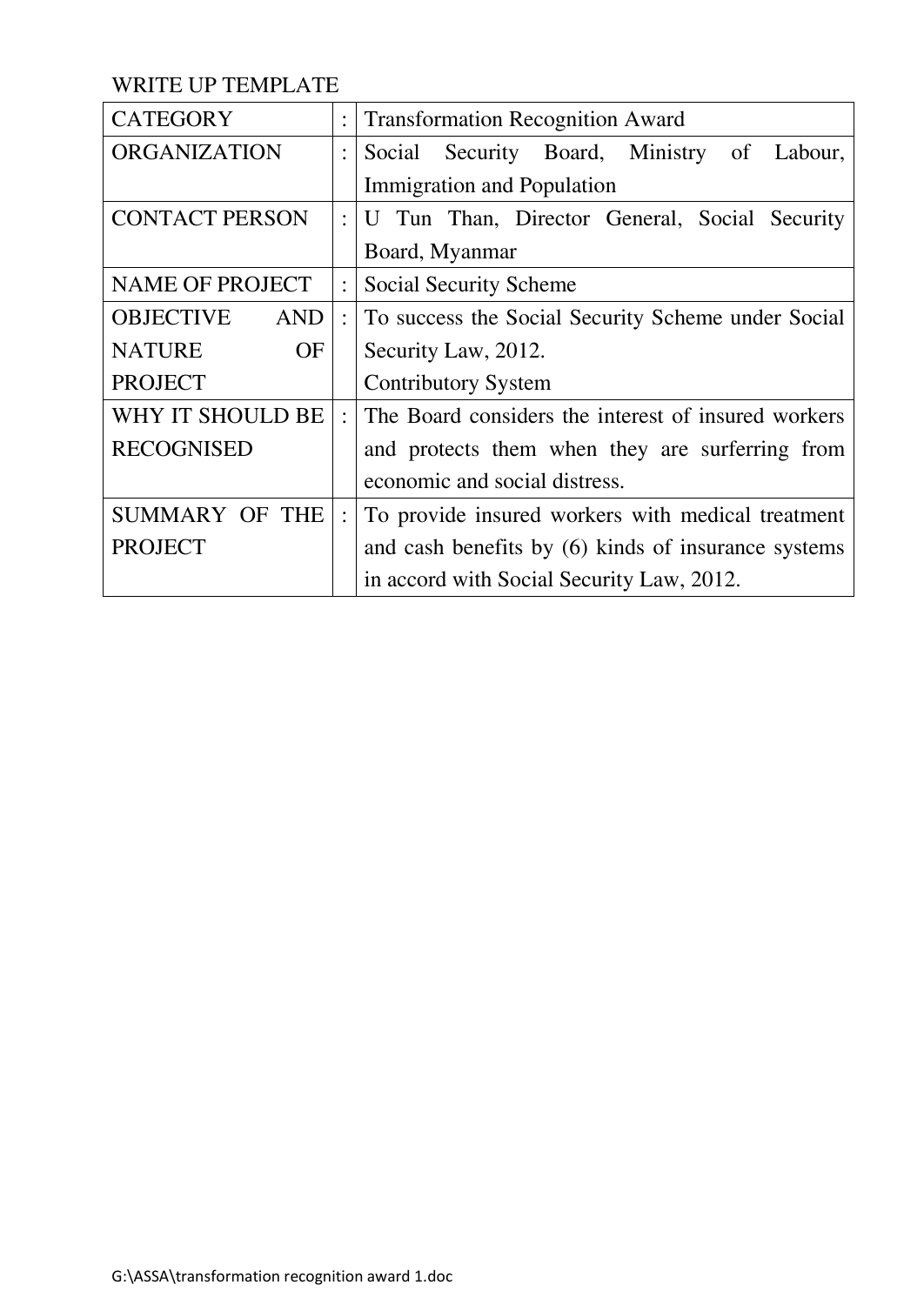# Improvement and success of Social Security Board after transforming and practicing Social Security Law, 2012

The Social Security Scheme laid down from 'Sorantovilar Scheme' drawn by General Aung San and heads of State had been implemented for the security in social life of workers who are the major productive force of the Union and development of social life of the people. By the Social Security Act, 1954, Social Security Scheme had been implemented on (1-1-1956). According to the Act, there are two insurance systems; General Insurance System and Employment Injury Insurance System. The Social Security Board had undertaken the security of social life of workers by insurance systems under the Act.

Therefore, Social Security Board is the organization emerged to take in charge of the security of social life of workers in some way by cooperation of the employer, workers and the State to solve the hardships of the workers. Especially, the Social Security Board is undertaking by expecting to appear the State which is modern, developed and increased in production with enjoying the progress of health care of workers.

# Transforming of Law/Policy

In accordance with the international practices, Social Security Law, 2012 was enacted on (31-8-2012) and it came into force commencing from (1-4-2014) onwards. The Social Security Rules were issued on (2-4-2014). The Social Security Board has aimed to support the development of the State's economy through the increase of production to enjoy more security in social life and health care of workers who are major productive force of the Union for enabling to fulfill health and social needs of the workers, to enjoy more security in social life and health care by the public by their voluntary insurance, to raise public reliance upon the social security system by providing benefits, to obtain the rights to continue medical treatment, family assistance benefit, invalidity benefit, superannuation benefit, survivors' benefit, unemployment benefit, the right to residency and ownership of housing after retirement in addition to health care and cash benefit for sickness, maternity, decease and employment injury of the workers.

The policy of the Social Security Board has been laid down that to enhance the Scheme covered by the whole nation by protecting and promoting health care,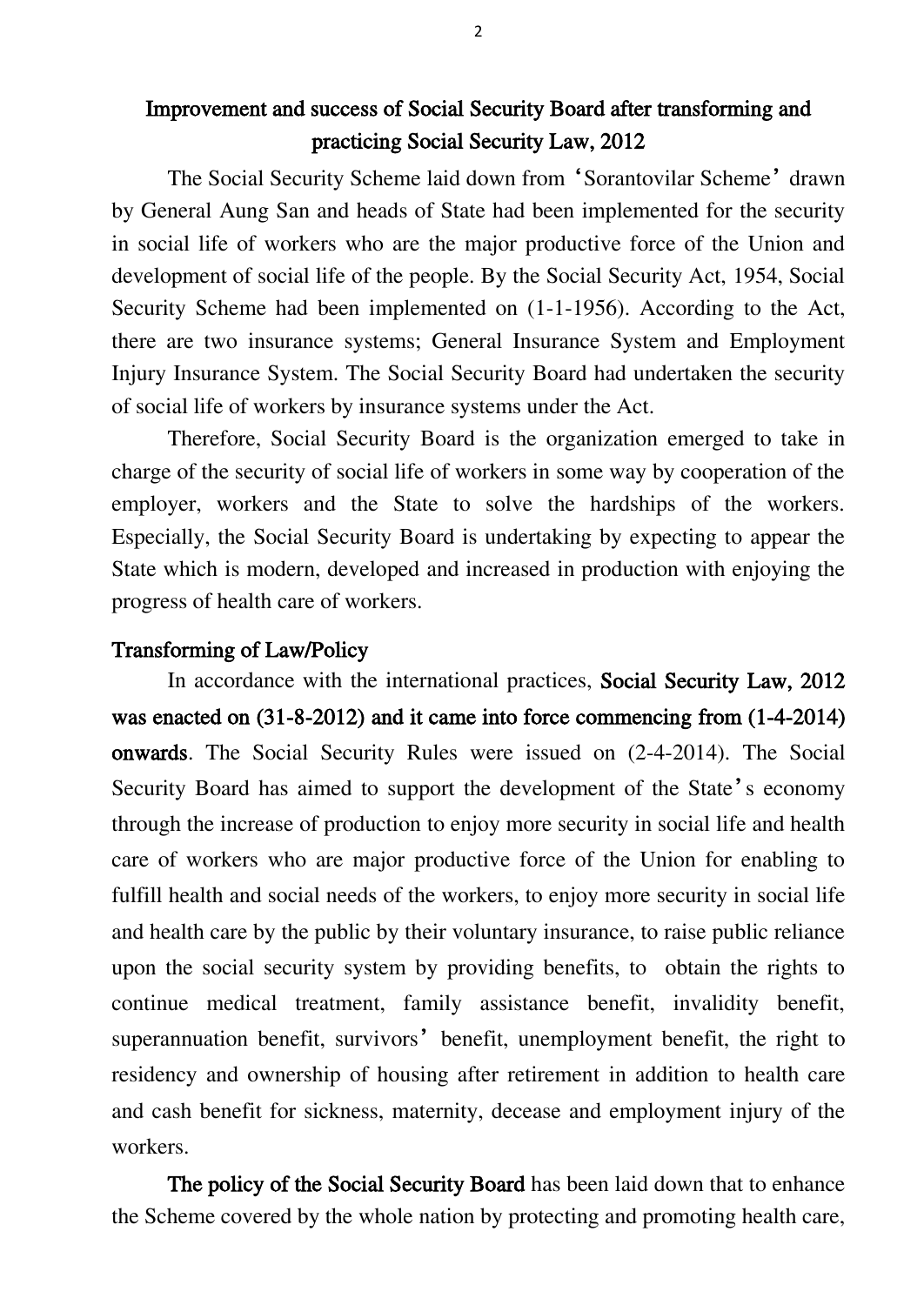security of social life of insured workers, the Social Security Board has changed to practise as the organization which stands by its owned Fund.

The visions of Social Security Board are to carry out for enjoying the insurance systems and the benefits completely under Social Security Board, to build information record system of insured workers to be valid, to improve the living conditions of insured workers by promoting health care, to implement the schemes for Social Security Housing Plan, to evaluate the weakness and strengtheness, to conduct constant researching, and connecting with International Social Security Associations for arising the better Social Security Scheme and to enhance the capacity building of staffs from Social Security Board.

The main functions of Social Security Board are collecting contributions, registering the applicable establishments and workers, specifing the establishments as applicable according to Social Security Law, issuing the cash benefits and other benefits and holding awareness raising about medical treatment, health care and Social Security Scheme to insured workers from applicable establishments.

The Social Security Law, 2012 which ensures more insurance systems and more benefits has provided the six insurance systems; Health and Social Care Insurance System, Family Assistance Insurance System, Invilidity Benefit, Superannuation Benefit and Survivor's Benefit Insurance System, Unemployment Benefit Insurance System, Employment Injury Benefit Insurance System and Other Social Security System (Housing Plan). At present, only three Insurance Systems: Health and Social Care Insurance System, Family Assistance Insurance System and Employment Injury Benefit Insurance System have begun to practise and the rest insurance systems will be practised based on the economic development of establishments and changing social needs or situations of developments according to regions and zones.

#### Additional benefits under Social Security Law, 2012

The insured workers who have registered and paid contributions to the implementing (3) insurance systems under the Law have entitled the following medical treatment and cash benefits when they feel sickness.

(a) benefit for sickness (the right to enjoy 26 weeks with 60% of average wage)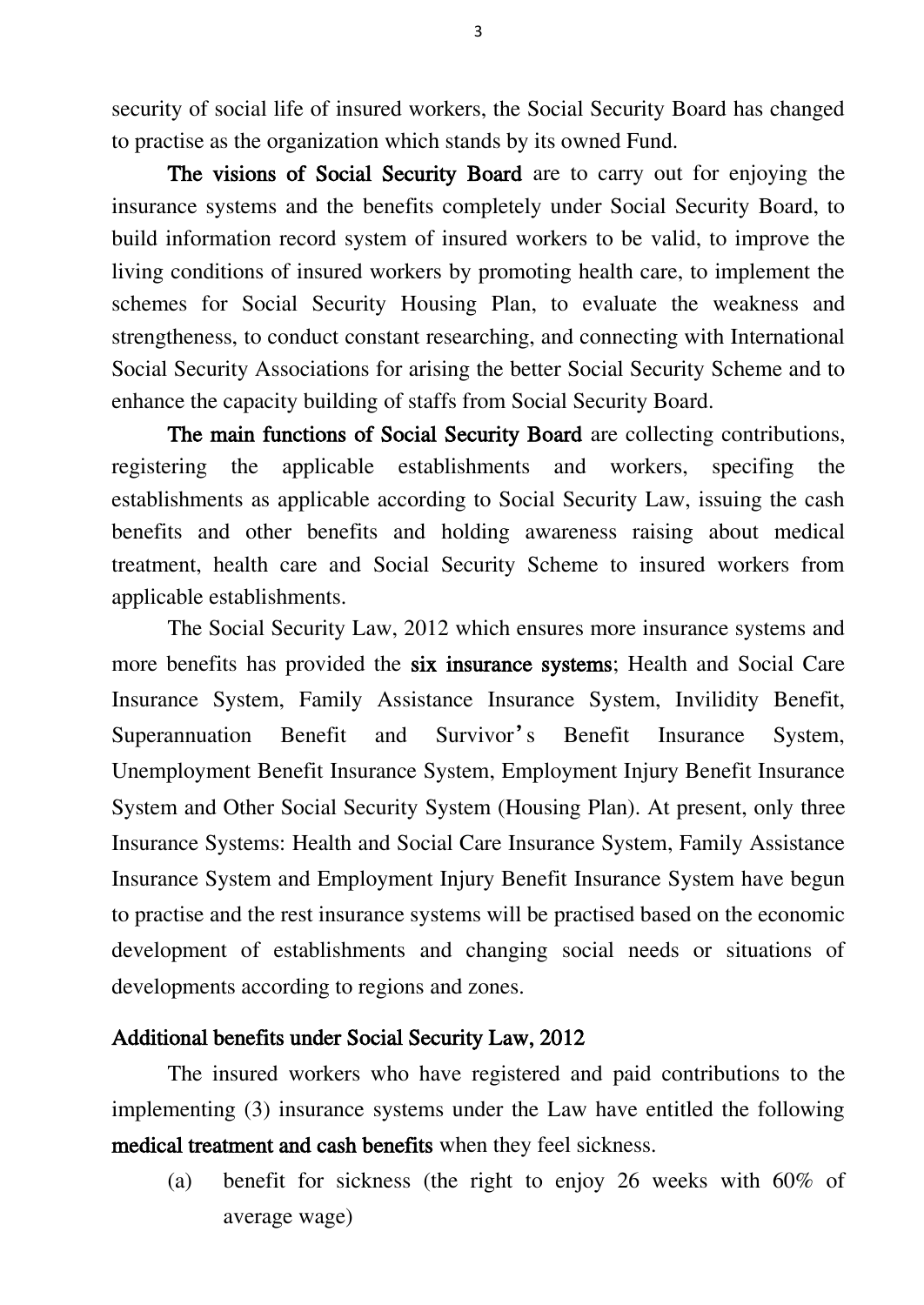- (b) benefit for maternity (the right to enjoy from 14 weeks to 18 weeks with 70% of average wage)
- (c) benefit for maternity expenses (the right to enjoy 50% of average wage for single delivery, 75% of average wage for twin delivery, 100% of average wage for triplet delivery and above)
- (d) benefit for miscarriage ( the right to enjoy 6 weeks with 70% of average wage )
- (e) benefit for adopting child under one year of age (the right to enjoy 8 weeks with 70% of average wage)
- (f) benefit for paternity (the right to enjoy 15 days with 70% of average wage)
- (g) maternity expense for paternity (the right to enjoy 25% of average wage for single delivery, 37.5 % of average wage for twin delivery, 50% of average wage for triplet delivery and above of his insured wife)
- (h) the right to take medical treatment for insured worker's child up to one year after confinement
- (i) the right to take medical treatment for retired person who had paid total contribution for 180 months.
- (j) benefit for Funeral expenses (up to a maximum of five times of the average wage of a month)
- (k) scholastic stipend for insured person who earns less than the stipulated amount of income has the children learning a full time education (the right to enjoy 10% of average wage per one academic year)
- (l) relief materials and cash assistance for encountering natural disaster (the right to enjoy 40% of average wage)
- (m) temporary disability benefit for employment injury (the right to enjoy 52 weeks with 70% of average wage )
- (n) permanent disability benefit for employment injury (the right to enjoy from 5 years to 9 years with 70% of average wage in installment or lump sum)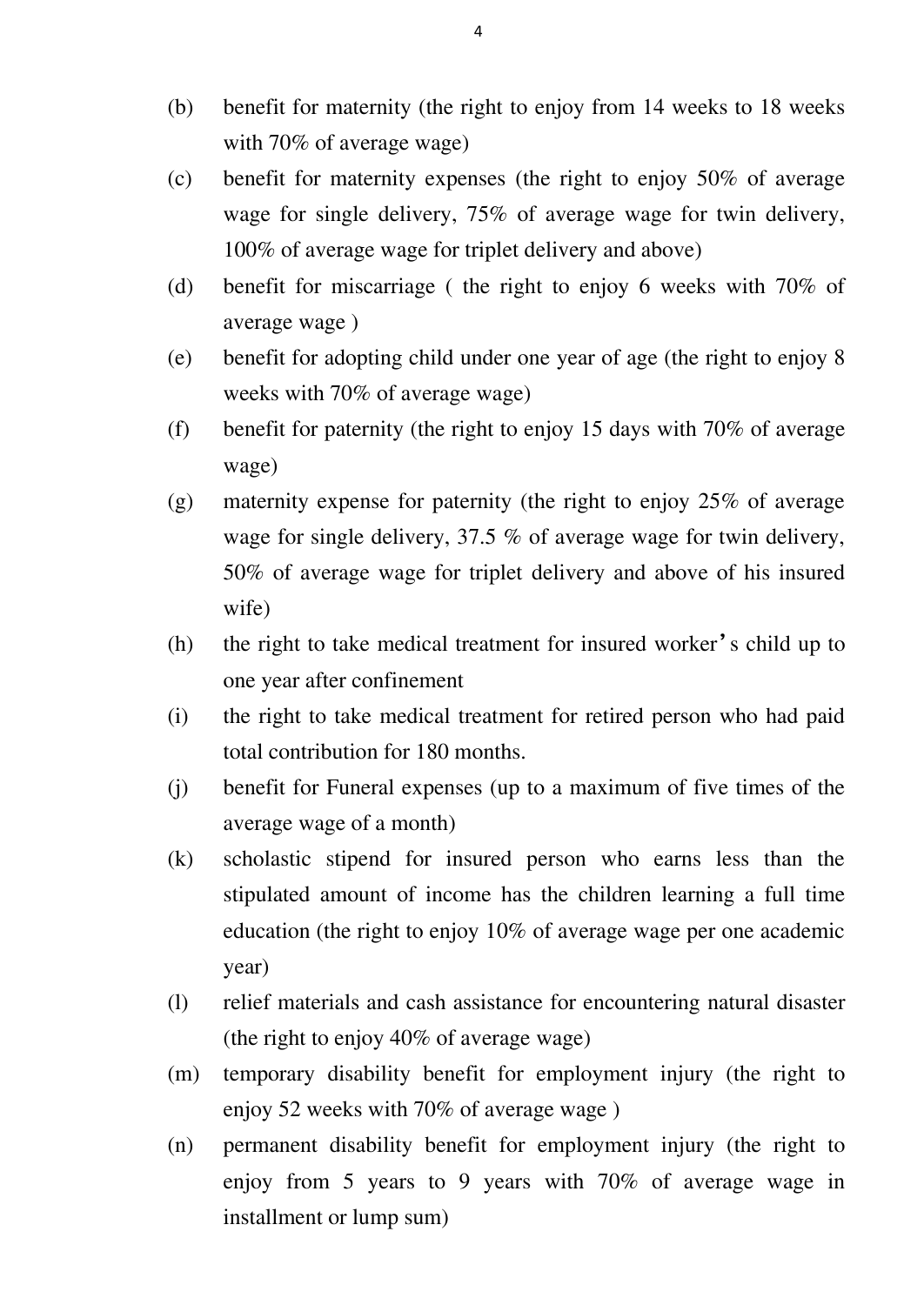(o) survivors' benefit for occupational decease (the right to enjoy from 30 times to 80 times in installment or in lump sum based on contribution period according to the average wage within four months before the insured is deceased.)

#### Progress of covered establishments and insured workers

After implementing the Social Security Scheme under Social Security Law, 2012, there are 34,907 applicable establishments and total issue of benefits (1,553.933 million kyats) to insured workers during 2014-2015 fiscal year. And 25,618 applicable establishments and total issue of benefits (3359.353 million kyats) to insured workers during 2015-2016 fiscal year are in progress. Athough the insured workers are being accessed free medical treatment in Social Security cilnics and hospitals, for requiring emergency medical treatment, being remote area from clinics, needing special medical treatment, reimbursement of medicine during 2014-2015 fiscal year is 756.696 million kyats and reimbursement of travelling allowance during 2014-2015 fiscal year is 22.474 million kyats. But reimbursement of medicine and travelling allowance during 2015-2016 fiscal year are 1132.688 million kyats and 32.740 million kyats. Total survivors' benefits for insured workers during 2014-2015 fiscal year is 261.842 million kyats and during 2015-2016 fiscal year, 197.961 million kyats. These are the improvement of issuing benefits for insured worker from 2014-2015 fiscal year which started to implement the Social Security Law, 2012 to 2015-2016 fiscal year.

#### Capacity building for Human Resource

As the Social Security Board has to extend the insurance systems according to Social Security Law, 2012, the department structure of Social Security Board has been extended and formed to be able to perform the additional tasks and functions. There are totally (7) departments in our department structure of head office of Social Security Board such as administrative department, finance department, insurance department, research and planning department, audit department, information and technology department and medical department. In the subordinate offices and clinics from regions and states, the labour affairs are being solved by (359) officers, (1763) staffs, all together (2122), (44.37%) appointed percentage.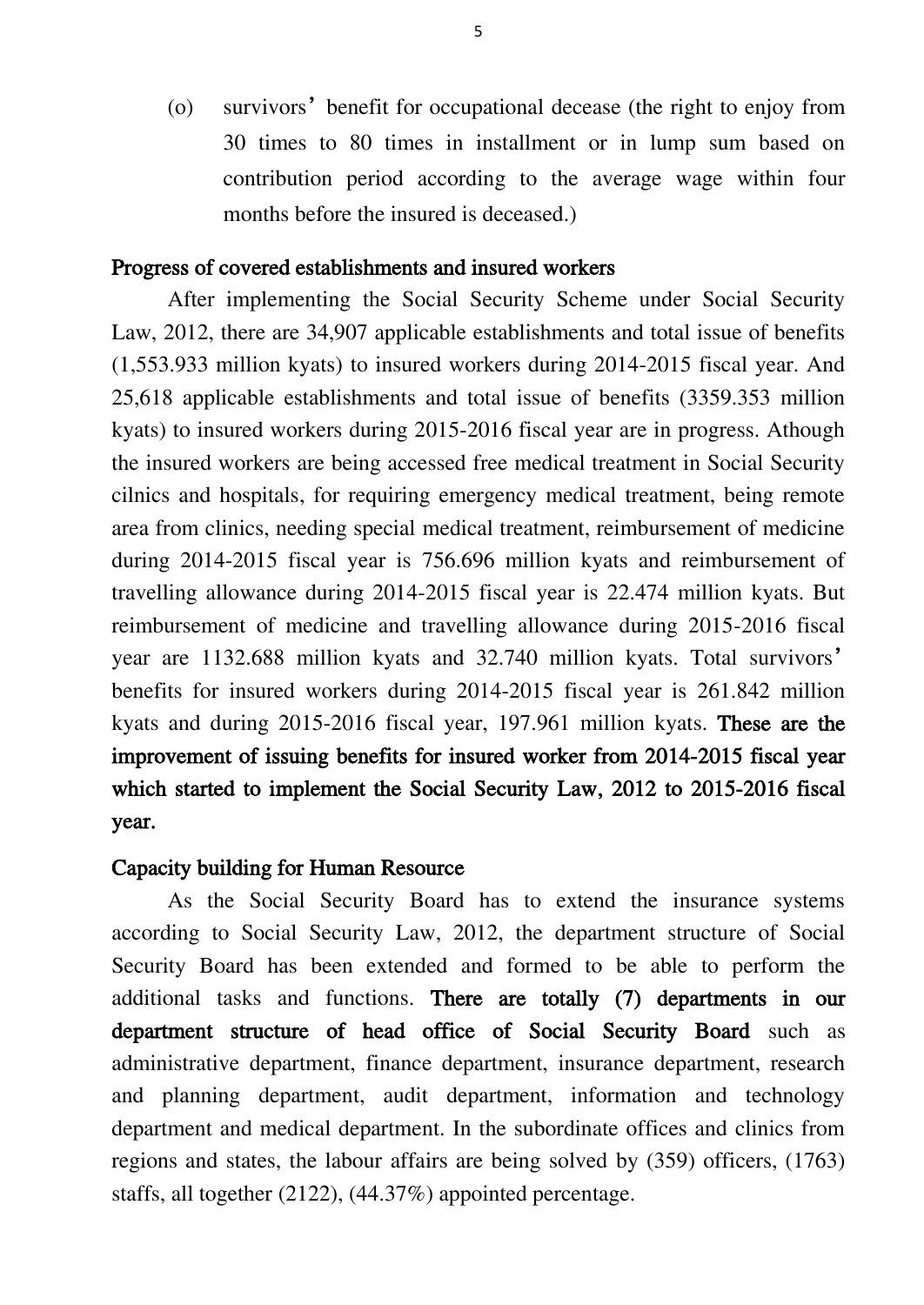To improve building the capacity of the staffs, opening the training courses by Social Security Board, sending staffs to Cental Institute of Civil Servants and trainings, meetings, workshops in foreign countries. The Board has conducted National Social Security Meeting (5) times, Executive Committee Meeting (4) times, the social security affairs, doing research and building Social Security Board Library in order to success the objectives of Social Security Schemes.

# Expansion of health care coverage

Since medical care is one of the important tasks of the Social Security Scheme, medical treatment for the insured workers is being given at (3) Workers' Hospitals, (95) Social Security Board dispensaries or clinics, (49) large employers' clinics, (1) Social Security Board-Care Well contracted private clinic and (1) traditional clinic and have now been available health care service including Medical Care in (110) townships. Moreover, physicians and doctors are now delivering medical care at work fields of insured persons by Mobile Medical Unit. In regarding to insured workers covered by social security and the public, the Social Security Board has undertaken by cooperating with private hospitals and clinics as provider purchaser split in order to carry out medical treatment successfully. The Social Security Board and Thu Ka Mingalar general clinic and laboratory already signed the MoU and contracted.

The Social Security Board has planned to build as specialist general hospitals in Ahlone SSB Compound beside Tha Khin Mya Park in Yangon and Mandalay Workers' Hospital Estate in Mandalay by cooperating with Public Health Foundation and foreign country. And Htan Ta Pin Tuberculosis Hospital in Yangon has changed and opened as General Hospital. To cooperate technical assistance between Social Security Board (Myanmar and Japan Overseas Cooperation Volunteers of Japan International Cooperation Agency, Mr. Tsuchiya Tatsuo, Senior Volunteer is serving in the field of Physical Therapy at Yangon Worker Hospital of Social Security Board.

# Upgrading of Computerised system

The Social Security Board is carrying out a computerised system for issuing Social Security Cards which can be read by computer to insured workers and being able to practise e-Government system to know easily the amount of money for cash benefits available by retired pensioners and survivors. Social Security Board continues to undertake for insured workers to be able to produce